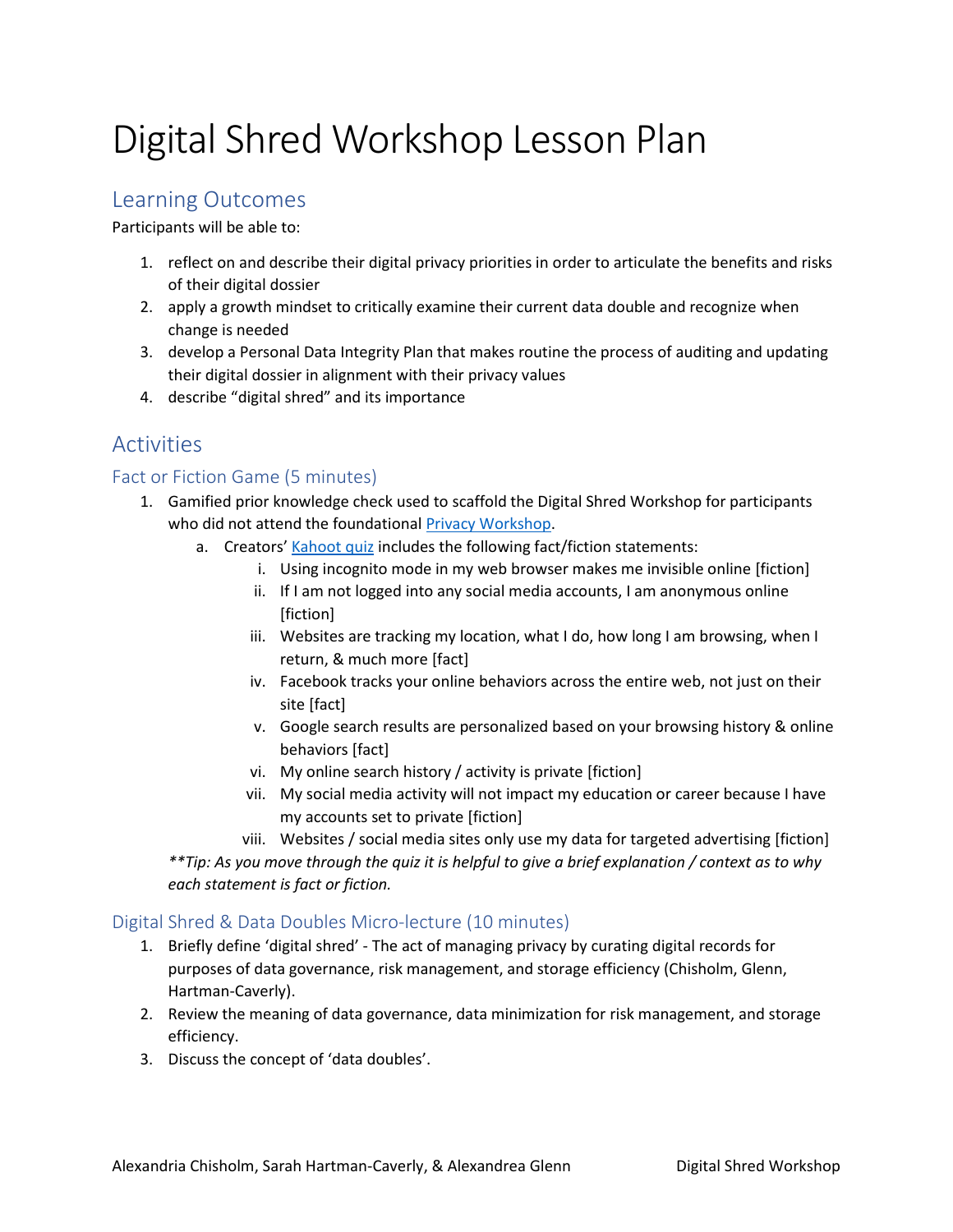### Develop a Burner Account & Damage Assessment (10-15 minutes)

- 1. Introduce the Ideal Portfolio [/ Damage Assessment](https://guides.libraries.psu.edu/ld.php?content_id=50941843) worksheet and have participants work on the Ideal Portfolio to develop a burner account.
	- a. Activity prompt: If you were creating a perfect account (or a fake burner account to do private research on a crush) what would you choose to make it a perfect account? From username to posted content what would you consider ideal?
		- i. Guiding questions on worksheet will walk students through the activity.
	- b. Facilitate a large group debrief regarding the qualities of an ideal portfolio / burner account and unpack rationales for their choices.
- 2. After the debrief, introduce the second part of the worksheet, the Damage Assessment adapted from real-life artifact, [Intelligence Community Directive 732 \(ICD 732\).](https://www.dni.gov/files/documents/ICD/ICD%20732.pdf)
	- a. Activity prompt: Imagine your personal accounts are infiltrated by a hostile intelligence asset (or maybe just your kid sister) who exfiltrated sensitive information about you! Use this framework, adapted from Intelligence Community Directive 732: Damage Assessments, to identify your risks and plan corrective actions.
		- i. Guiding questions on worksheet will walk students through the activity.
	- b. Again, facilitate a large group debrief about thoughts, reflections, and findings from the Damage Assessment.

*\*\*Tip: Keep feedback / student responses to this activity voluntary as this can enter sensitive topics. It can be helpful to have your own or generic examples ready to share in lieu of student participation.*

#### Personal Data Integrity Plan (15-20 minutes)

- 1. Introduce the culminating final activity th[e Personal Data Integrity Plan.](https://guides.libraries.psu.edu/ld.php?content_id=50920532)
	- a. Ask participants to visit the following websites to set the stage for the activity:
		- i. [Have I Been Pwned?](https://haveibeenpwned.com/) enter email address and view which accounts may have been involved in a data breach
		- ii. [Create a Google Search Alert](https://support.google.com/websearch/answer/4815696?hl=en) set up a search alert for name, email address, etc. for reputation management / security purposes
		- iii. [Blacklight](https://themarkup.org/blacklight) enter the address of any website, and Blacklight will scan it and reveal the specific user-tracking technologies on the site—and who's getting your data.
	- b. Activity prompt: Using your Ideal Portfolio & Damage Assessment, begin reflecting on your individual digital accounts, apps, & smart products which pose a privacy threat. Use the Personal Data Integrity Plan worksheet & links below to assess risk levels & begin planning a corrective action plan.
	- c. The creators' [Digital Shred Privacy Literacy Toolkit](https://sites.psu.edu/digitalshred/) (Chisholm & Hartman-Caverly) is leveraged to link out to existing '[How-to](https://sites.psu.edu/digitalshred/category/toolkits/)' resources which give steps on mitigating / reducing privacy and security harms. This alleviates the burden of maintaining how-to instructions in-house (since they are a constantly moving target).
		- i. Tip: Provide a curated list of highly relevant direct links, with additional longer lists of categorized resources available through the worksheet. (Feel free to link out to the [Digital Shred Privacy Literacy Toolkit](https://sites.psu.edu/digitalshred/) which the creators (Chisholm & Hartman-Caverly) update and maintain on a regular basis).